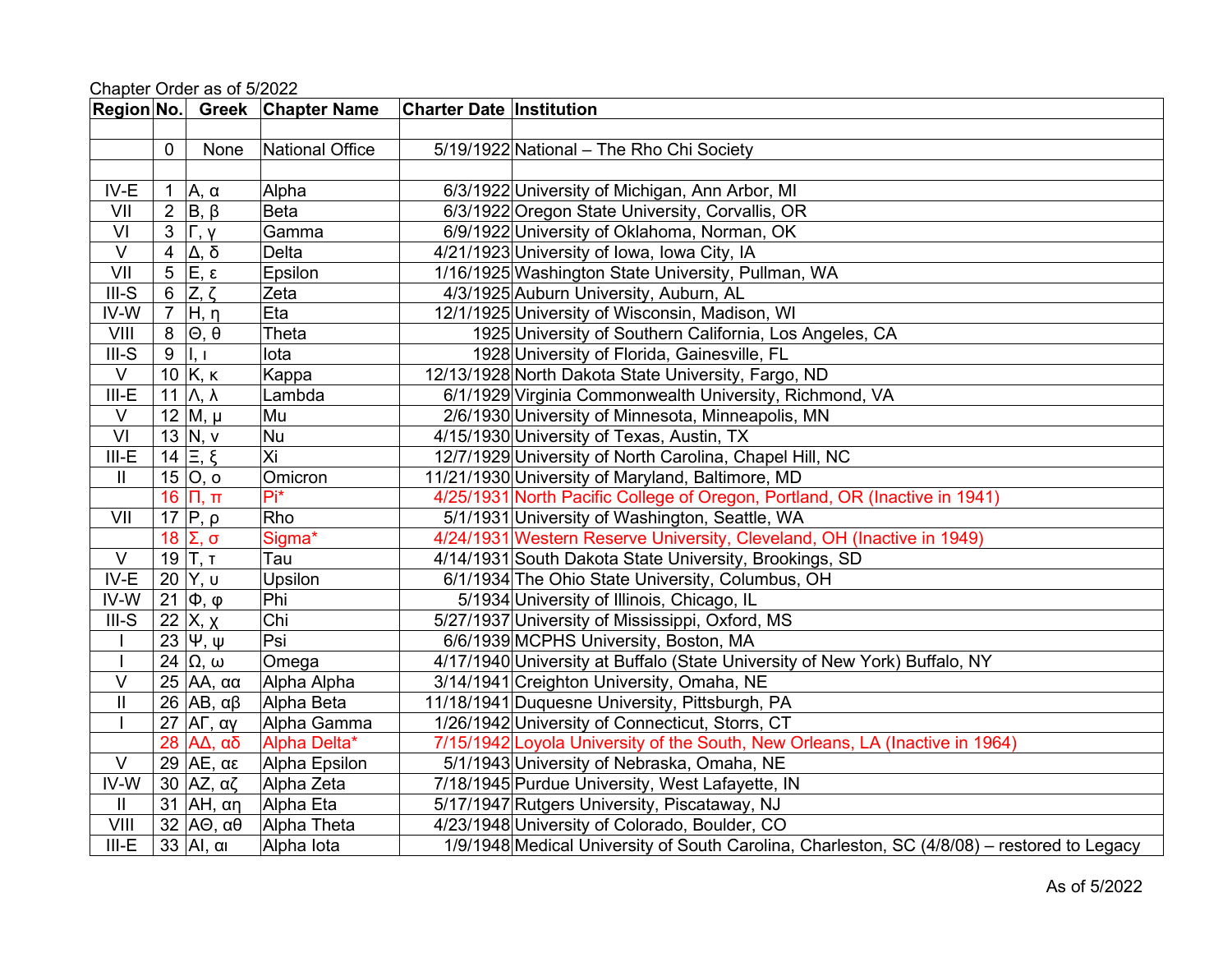| $III-S$                    | 34 AA, ακ                                              | Alpha Kappa       | 1/31/1949 University of Georgia, Athens, GA                                               |
|----------------------------|--------------------------------------------------------|-------------------|-------------------------------------------------------------------------------------------|
| VIII                       | 35 $A\Lambda$ , αλ                                     | Alpha Lambda      | 1/28/1949 University of California, San Francisco, CA                                     |
| $III-W$                    | 36 AM, αμ                                              | Alpha Mu          | 1/28/1949 West Virginia University, Morgantown, WV                                        |
| $III-W$                    | $37$ AN, $\alpha v$                                    | Alpha Nu          | 12/20/1948 University of Tennessee, Memphis, TN                                           |
| $IV-E$                     | 38   $A\equiv$ , αξ                                    | Alpha Xi          | 5/16/1949 University of Kentucky, Louisville, KY                                          |
| $\mathop{\rm II}\nolimits$ | 39 AO, αο                                              | Alpha Omicron     | 4/30/1950 University of Pittsburgh, Pittsburgh, PA                                        |
|                            | ATI, απ<br>40                                          | Alpha Pi*         | 3/3/1951 University of Arizona Alumni (Inactive)                                          |
| VI                         | $\overline{4}1$ AP, $\alpha\rho$                       | Alpha Rho         | 4/20/1951 University of Kansas, Lawrence, KS                                              |
| $\overline{\vee}$          | $42$ AΣ, ασ                                            | Alpha Sigma       | 5/15/1951 Drake University, Des Moines, IA                                                |
| $\vert\vert$               | 43 $AT,$ ατ                                            | Alpha Tau         | 5/10/1951 Philadelphia College of Pharmacy, Philadelphia, PA                              |
| VII                        | 44 AY, αυ                                              | Alpha Upsilon     | 5/26/1951 Idaho State University, Pocatello, ID                                           |
| $IV-W$                     | $45$ AΦ, αφ                                            | Alpha Phi         | 5/12/1953 Butler University, Indianapolis, IN                                             |
| $IV-E$                     | 46 $AX, \alpha$                                        | Alpha Chi         | 5/22/1953 Wayne State University, Detroit, MI                                             |
| VIII                       | $\overline{47}$ $\overline{A\Psi}$ , $\alpha\Psi$      | Alpha Psi         | 3/26/1954 University of Arizona, Tucson, AZ                                               |
| $\overline{V}$             | $\overline{48}$ A $\Omega$ , aw                        | Alpha Omega       | 5/19/1954 University of Missouri-Kansas City, MO                                          |
| $III-E$                    | 49 BA, $βα$                                            | Beta Alpha        | 5/22/1954 University of South Carolina, Columbia, SC (4/8/08) - Restored to legacy - 2018 |
| $III-S$                    | 50 BB, $\beta\beta$                                    | Beta Beta         | 5/19/1954 Samford University, Birmingham, AL                                              |
|                            | $\mathsf{B}\mathsf{\Gamma},\mathsf{B}\mathsf{y}$<br>51 | Beta Gamma*       | 5/24/1954 Columbia University, New York City, NY (Inactive in 1976)                       |
| $\mathbf{I}$               | 52 $\beta$ Δ, $\beta$ δ                                | Beta Delta        | 6/22/1954 St. John's University, Jamaica, NY                                              |
| $\overline{\mathsf{V}}$    | 53 BE, $βε$                                            | Beta Epsilon      | 4/18/1955 University of Utah, Salt Lake City, UT                                          |
|                            | $BZ, \beta\zeta$<br>54                                 | Beta Zeta*        | 3/25/1955 George Washington University, Washington, DC (Inactive in 1964)                 |
| IV-E                       | 55   BH, $β$ η                                         | Beta Eta          | 4/1955 University of Toledo, Toledo, OH                                                   |
|                            | 56   B $\Theta$ , $\beta\theta$                        | <b>Beta Theta</b> | 4/3/1955 Long Island University, Brooklyn, NY                                             |
| VI                         | 57 $\vert$ BI, $\beta$ <sub>I</sub>                    | Beta lota         | 4/22/1955 University of Arkansas, Little Rock, AR                                         |
| VI                         | 58 $BK, BK$                                            | Beta Kappa        | 5/25/1955 St. Louis College of Pharmacy, St. Louis, MO                                    |
| $\ensuremath{\mathsf{II}}$ | 59   ΒΛ, $βλ$                                          | Beta Lambda       | 5/16/1955 Temple University, Philadelphia, PA                                             |
| $IV-E$                     | 60 $ BM, \beta\mu$                                     | Beta Mu           | 5/19/1955 Ferris State College, Big Rapids, MI                                            |
| $IV-E$                     | 61 $ BN, \beta v$                                      | Beta Nu           | 5/15/1956 University of Cincinnati, Cincinnati, OH                                        |
|                            | $BE, B\xi$<br>62                                       | Beta Xi*          | 5/10/1956 Fordham University, New York City, NY (Inactive in 1971)                        |
| VI                         | 63 $BO$ , $Bo$                                         | Beta Omicron      | 5/19/1958 University of Houston, Houston, TX                                              |
| $\mathbf{I}$               | 64   ΒΠ, $βπ$                                          | Beta Pi           | 5/24/1959 University of Rhode Island, Kingston, RI                                        |
| VII                        | 65   BP, βρ                                            | Beta Rho          | 6/2/1960 University of Montana, Missoula, MT                                              |
| $\mathop{\rm II}\nolimits$ | 66   $B\Sigma$ , βσ                                    | Beta Sigma        | 5/27/1960 Howard University, Washington, DC                                               |
| $\mathbf{I}$               | 67   $BT$ , $\beta T$                                  | <b>Beta Tau</b>   | 5/3/1961 Northeastern University, Boston, MA                                              |
| VI                         | 68 $\vert$ B Y, $\beta$ u                              | Beta Upsilon      | 5/13/1961 Southwestern Oklahoma State University, Weatherford, OK                         |
| $\vee$                     | 69 $\vert$ B $\Phi$ , $\beta \phi$                     | Beta Phi          | 5/17/1961 University of Wyoming, Laramie, WY                                              |
| VI                         | 70 BX, $β$ x                                           | Beta Chi          | 5/26/1961 University of Louisiana at Monroe, LA                                           |
| $IV-E$                     | 71 $B\Psi$ , $B\Psi$                                   | Beta Psi          | 5/11/1962 Ohio Northern University, Ada, OH                                               |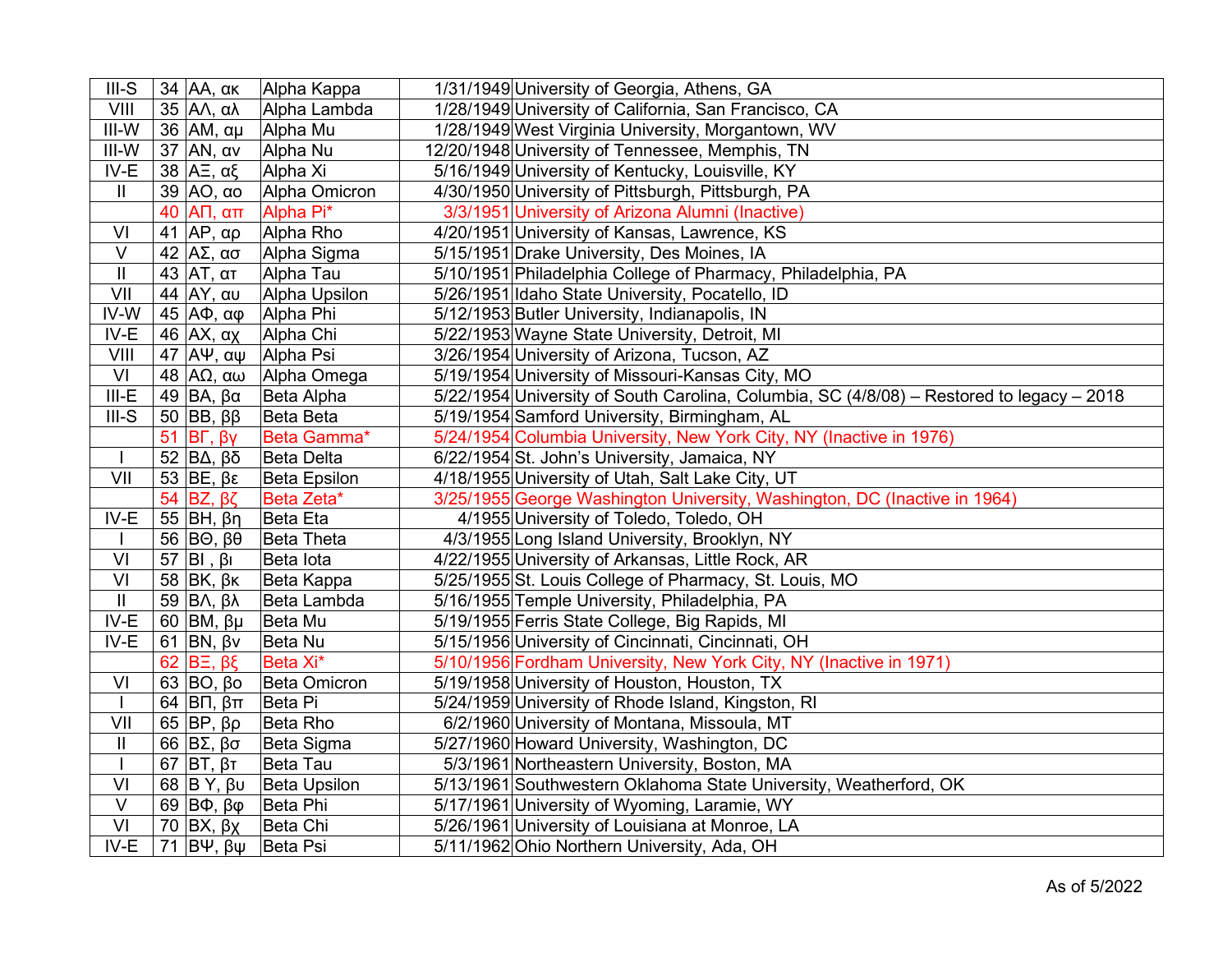| VIII                       | 72 $\beta$ Ω, βω                       | Beta Omega    | 5/12/1964 University of the Pacific, Stockton, CA                                           |
|----------------------------|----------------------------------------|---------------|---------------------------------------------------------------------------------------------|
| $III-S$                    | 73   ΓΑ, γα                            | Gamma Alpha   | 5/31/1967 Mercer University, Atlanta, GA                                                    |
| VIII                       | 74 $\Gamma$ B, $\gamma$ $\beta$        | Gamma Beta    | 5/25/1968 University of New Mexico, Albuquerque, NM                                         |
|                            | 75  ГГ, үү                             | Gamma Gamma   | 4/26/1976 Albany College of Pharmacy and Health Sciences (Union University), Albany, NY     |
| $\overline{VI}$            | 76 ΓΔ, γδ                              | Gamma Delta   | 1/19/1977 Texas Southern University, Houston, TX                                            |
| VI                         | <b>77 ΓΕ, γε</b>                       | Gamma Epsilon | 5/1/1977 Xavier University of Louisiana, New Orleans, LA                                    |
| $III-S$                    | 78 $\Gamma$ Z, yζ                      | Gamma Zeta    | 6/14/1980 Florida Agricultural and Mechanical University, Tallahassee, FL                   |
| $III-S$                    | 79 $\Gamma$ H, yn                      | Gamma Eta     | 2/13/1986 University of Puerto Rico, San Juan, PR                                           |
| $III-S$                    | $80$   Γ $\Theta$ , γ $\theta$         | Gamma Theta   | 6/1/1991 Nova Southeastern University, Fort Lauderdale, FL                                  |
| $III-E$                    | 81   FI, yı                            | Gamma lota    | 4/15/1994 Campbell University, Buies Creek, NC                                              |
| IV-W                       | 82 $\mathsf{FK}, \mathsf{γ}\mathsf{κ}$ | Gamma Kappa   | 11/2/1995 Midwestern University, Chicago, IL                                                |
| $\mathbf{II}$              | 83 ΓΛ, γλ                              | Gamma Lambda  | 4/30/2000 Wilkes University, Wilkes-Barre, PA                                               |
| VI                         | 84 ГМ, үµ                              | Gamma Mu      | 5/8/2000 Texas Tech University, Amarillo, TX                                                |
| VIII                       | 85   ΓΝ, γν                            | Gamma Nu      | 5/27/2001 Midwestern University, Glendale, AZ                                               |
| $III-E$                    | 86  ΓΞ, γξ                             | Gamma Xi      | 5/19/2002 Hampton University, Hampton, VA                                                   |
| $III-E$                    | 87 ГО, уо                              | Gamma Omicron | 4/25/2003 Shenandoah University, Winchester, VA                                             |
| $\mathbf{I}$               | 88  ГП, үп                             | Gamma Pi      | 5/29/2003 MCPHS University - Worcester Campus, Worcester, MA                                |
| VIII                       | 89 $\Gamma P, \gamma \rho$             | Gamma Rho     | 5/23/2004 Loma Linda University, Loma Linda, CA                                             |
| VIII                       | 90   $ΓΣ$ , γσ                         | Gamma Sigma   | 5/9/2005 Western University of Health Sciences, Pamona, CA                                  |
| $\ensuremath{\mathsf{II}}$ | 91   Γ $T$ , γτ                        | Gamma Tau     | 6/9/2005 Lake Erie College of Osteopathic Medicine, Erie, PA                                |
| $III-S$                    | 92 $ \Gamma Y, \gamma U $              | Gamma Upsilon | 9/9/2005 South University, Savannah, Georgia                                                |
| $III-E$                    | 93   $\Gamma$ Φ, γφ                    | Gamma Phi     | 11/3/2005 Wingate University, Wingate, NC                                                   |
| $III-S$                    | 94 $\Gamma$ X, $\gamma$ X              | Gamma Chi     | 04/28/2006 Palm Beach Atlantic University, West Palm Beach, FL                              |
| $III-E$                    | 95 $\Gamma\Psi$ , γψ                   | Gamma Psi*    | 4/8-9/2008 South Carolina College of Pharmacy, Columbia/Charleston, SC (Inactivate in 2019) |
| VI                         | 96  ΓΩ, γω                             | Gamma Omega   | 5/13/2008 Texas A & M Health Science Center, Kingsville, TX                                 |
| $III-E$                    | 97 $\Delta$ A, δα                      | Delta Alpha   | 5/14/2008 Appalachian College of Pharmacy, Oakwood, VA                                      |
| IV-W                       | 98 $\Delta$ B, δβ                      | Delta Beta    | 11/21/2008 Southern Illinois University - Edwardsville, Edwardsville, IL                    |
| VII                        | 99 ΔΓ,δ γ                              | Delta Gamma   | 1/23/2010 University of British Columbia, Vancouver, B.C., Canada                           |
| VIII                       | $100 \Delta\Delta, \delta\delta$       | Delta Delta   | 6/2/2011 Touro University, Vallejo, CA                                                      |
| $III-W$                    | $101$ ΔΕ, δε                           | Delta Epsilon | 4/26/2011 East Tennessee State University, Johnson City, TN                                 |
| $\mathbf{I}$               | $102$ ΔZ, δζ                           | Delta Zeta    | 5/4/2011 St. John Fisher College, Rochester, NY                                             |
| VI                         | $103$ ΔH, δη                           | Delta Eta     | 4/28/2011 University of the Incarnate Word, San Antonio, TX                                 |
| IV-E                       | $104$ ΔΘ, δθ                           | Delta Theta   | 5/4/2012 University of Findlay, Findlay, OH                                                 |
| VIII                       | 105 ΔΙ, δι                             | Delta lota    | 4/17/2012 University of Hawai'i at Hilo, Hilo, HI                                           |
| IV-E                       | $106$ ΔK, δκ                           | Delta Kappa   | 6/4/2012 Sullivan University, Louisville, KY                                                |
| $III-W$                    | 107 ΔΛ, δλ                             | Delta Lambda  | 4/26/2012 University of Charleston School of Pharmacy, Charleston, WV                       |
| $III-W$                    | $108$ ΔM, δμ                           | Delta Mu      | 4/25/2013 Belmont University, Nashville, TN                                                 |
|                            | $109$ ΔN, δν                           | Delta Nu      | 5/8/2013 Touro College of Pharmacy, New York, NY                                            |